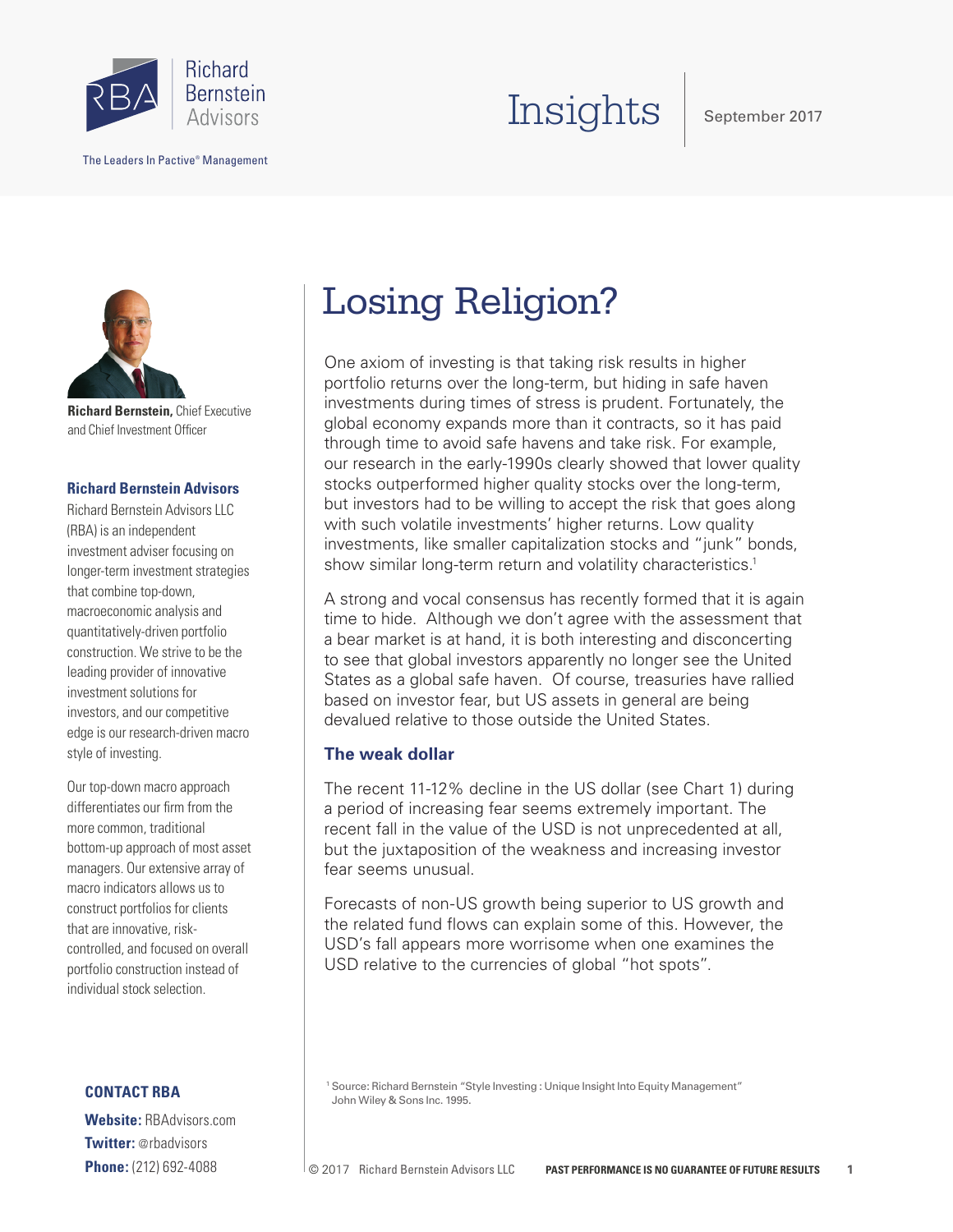**The recent fall in the value of the USD is not unprecedented at all, but the juxtaposition of the weakness and increasing investor fear seems unusual.**



Source: Bloomberg Finance L.P. For Index descriptors, see "Index Descriptions" at end of document.

Charts 2 and 3 compare the US dollar to the South Korean won (KRW) and the Japanese yen (JPY). One would think the KRW would be quite weak given the saber rattling of North Korea, but that isn't the case. The KRW has been flat versus the USD since North Korea started its string of recent missile tests in April. Meanwhile, the JPY has actually appreciated versus the USD despite that North Korea recently tested a missile that actually flew over Japan.



**CHART 2: South Korean Won - USD Spot** 





**versus the USD since North Korea started its string of recent missile texts in April. Meanwhile, the JPY has actually appreciated versus the USD despite that North Korea recently tested a missile that actually flew over Japan.**

**The KRW has been flat** 



Source: Bloomberg Finance L.P. For Index descriptors, see "Index Descriptions" at end of document.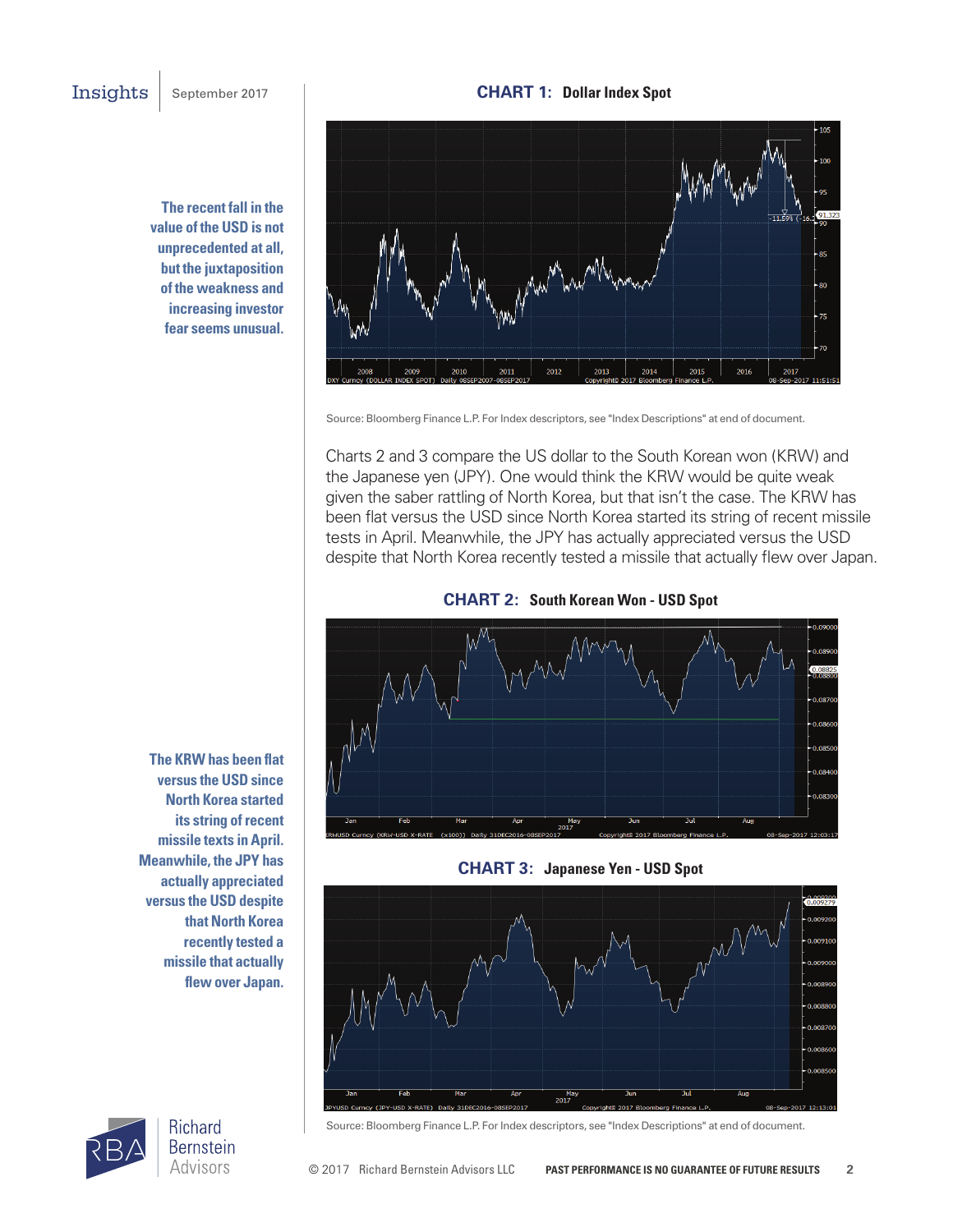Insights | September 2017

One might suggest that Asian fundamentals are better than US fundamentals, and that the weakness in the USD versus these currencies reflects the relative improvement of Asian fundamentals rather than a loss of confidence in the US assets. That more optimistic view may indeed be true, but it doesn't explain the USD depreciation versus regions where fundamentals are not as attractive as they are in the US.

Chart 4 shows the appreciation of the euro (EUR) versus the USD. European fundamentals are improving somewhat, but are not as strong as those in the US. In addition, European monetary policy remains much looser than US monetary policy despite both regions' central banks' incremental restraint.



**CHART 4: Euro - USD Spot**

Source: Bloomberg Finance L.P. For Index descriptors, see "Index Descriptions" at end of document.

Chart 5 shows major central banks' balance sheet growth. Whereas the Fed's balance sheet growth has been flat for some time, the ECB's balance sheet has continued to grow. One would think that the combination of better US fundamentals and tighter monetary policy would be supportive of the USD, but clearly that has not been the case.

### **CHART 5: Central Bank Balance Sheet Expansion Past 3 Years as of 8/31/2017**



Source: Richard Bernstein Advisors, LLC., Federal Reserve, European Central Bank, The People's Bank of China, Bank of Japan, Bank of England, Bloomberg Finance L.P. \* PBOC lags a month

**The appreciation of the euro (EUR) versus the USD. European fundamentals are improving somewhat, but are not as strong as those in the US.**

> **Whereas the Fed's balance sheet growth has been flat for some time, the ECB's balance sheet has continued to grow.**

Advisors

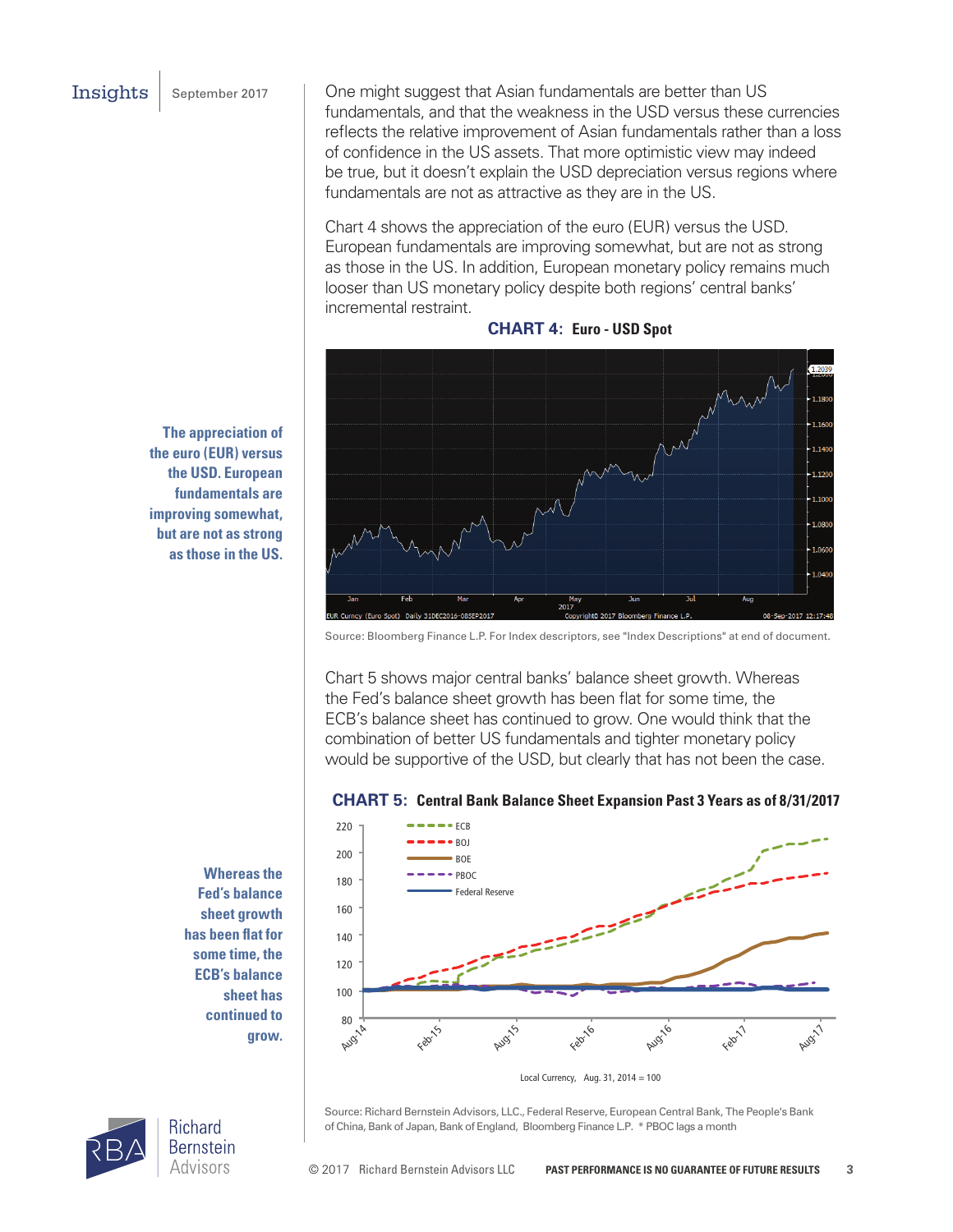# **Gold breaks out…in USD**

Gold has broken out in USD terms, but not in terms of other major currencies. Chart 6 shows the year-to-date performance of gold in USDs and in EURs. In USD, gold is up about 17% year-to-date, whereas it is up only 3% in EUR.

This chart (Chart 6) truly questions the "safe haven" status of the US. Again, the performance disparity of gold in US dollars is not necessarily unusual, but investors should take note that the current performance spread does not appear fundamentally driven. Inflation expectations in the US have not been robust either on an absolute basis or relative to expectations of European inflation. Rather, it seems that the US is perceived to be riskier than other countries.



**CHART 6: Gold**

Source: Bloomberg Finance L.P. For Index descriptors, see "Index Descriptions" at end of document.

# **We remain bullish**

While one cannot be certain about the US's stated willingness to use military options in Latin America, the Middle East, or Asia, we remain more bullish than consensus. US and global fundamentals remain healthy, liquidity is ample, and investor sentiment largely remains morose.

Nonetheless, one has to wonder whether global investors are losing religion. Could the US be losing its safe haven status? Ultimately, we don't think so, but there are certainly some strange things happening these days which taken all together could be a good argument that investors no longer believe the US is the safe haven.

To learn more about RBA's disciplined approach to macro investing, please contact your local RBA representative. **www.rbadvisors.com/images/pdfs/Portfolio\_Specialist\_Map.pdf**

**The performance disparity of gold in US dollars is not necessarily unusual, but investors should take note that the current performance spread does not appear fundamentally driven.** 

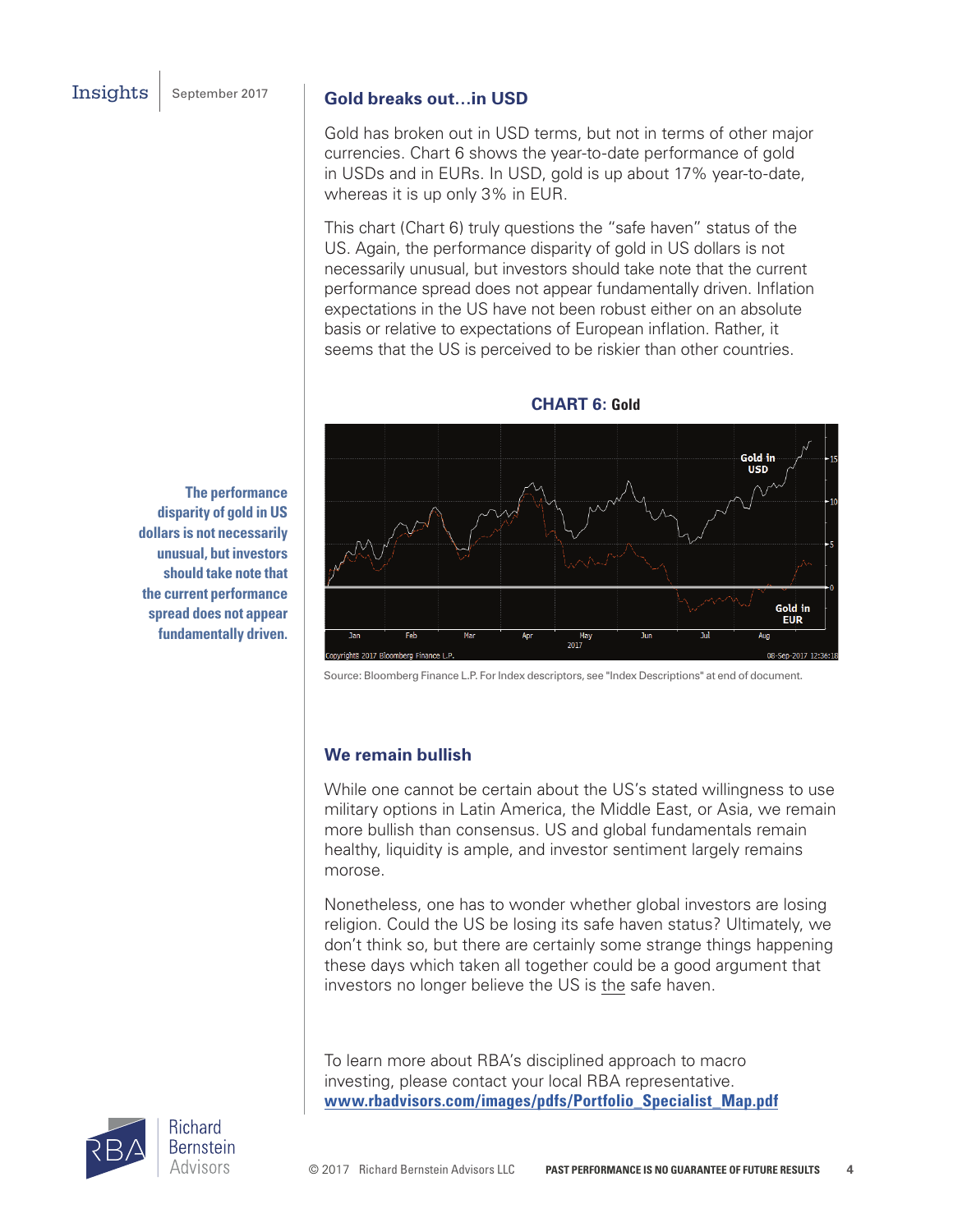## Insights | September 2017 | **INDEX DESCRIPTIONS:**

The following descriptions, while believed to be accurate, are in some cases abbreviated versions of more detailed or comprehensive definitions available from the sponsors or originators of the respective indices. Anyone interested in such further details is free to consult each such sponsor's or originator's website.

The past performance of an index is not a guarantee of future results.

Each index reflects an unmanaged universe of securities without any deduction for advisory fees or other expenses that would reduce actual returns, as well as the reinvestment of all income and dividends. An actual investment in the securities included in the index would require an investor to incur transaction costs, which would lower the performance results. **Indices are not actively managed and investors cannot invest directly in the indices.**

**Dollar Index Spot.** The Dollar Index Spot (DXY) US.

**South Korea Won – USD Spot :** The South Korean won (KRW) is the official currency of The Republic of Korea (South Korea). The US dollar (USD) is the official currency of the United States of America. KRWUSD Spot Exchange Rate = Price of 100 KRW in USD

**Japanese Yen – USD Spot :** The Japanese yen (JPY) is the official currency of Japan. The US dollar (USD) is the official currency of the United States of America. JPYUSD Spot Exchange Rate - Price of 1 JPY in USD

**Euro– USD Spot:** The euro (EUR) is the official currency of the European Economic & Monetary Union. The US dollar (USD) is the official currency of the United States of America. The EURUSD Spot = Price of 1 EUR in USD.

**Gold in USD:** The Gold Spot price is quoted as US Dollars per Troy Ounce.

**Gold in Euros:** The Gold Spot cross rate in Euros.



© 2017 Richard Bernstein Advisors LLC **PAST PERFORMANCE IS NO GUARANTEE OF FUTURE RESULTS 5**